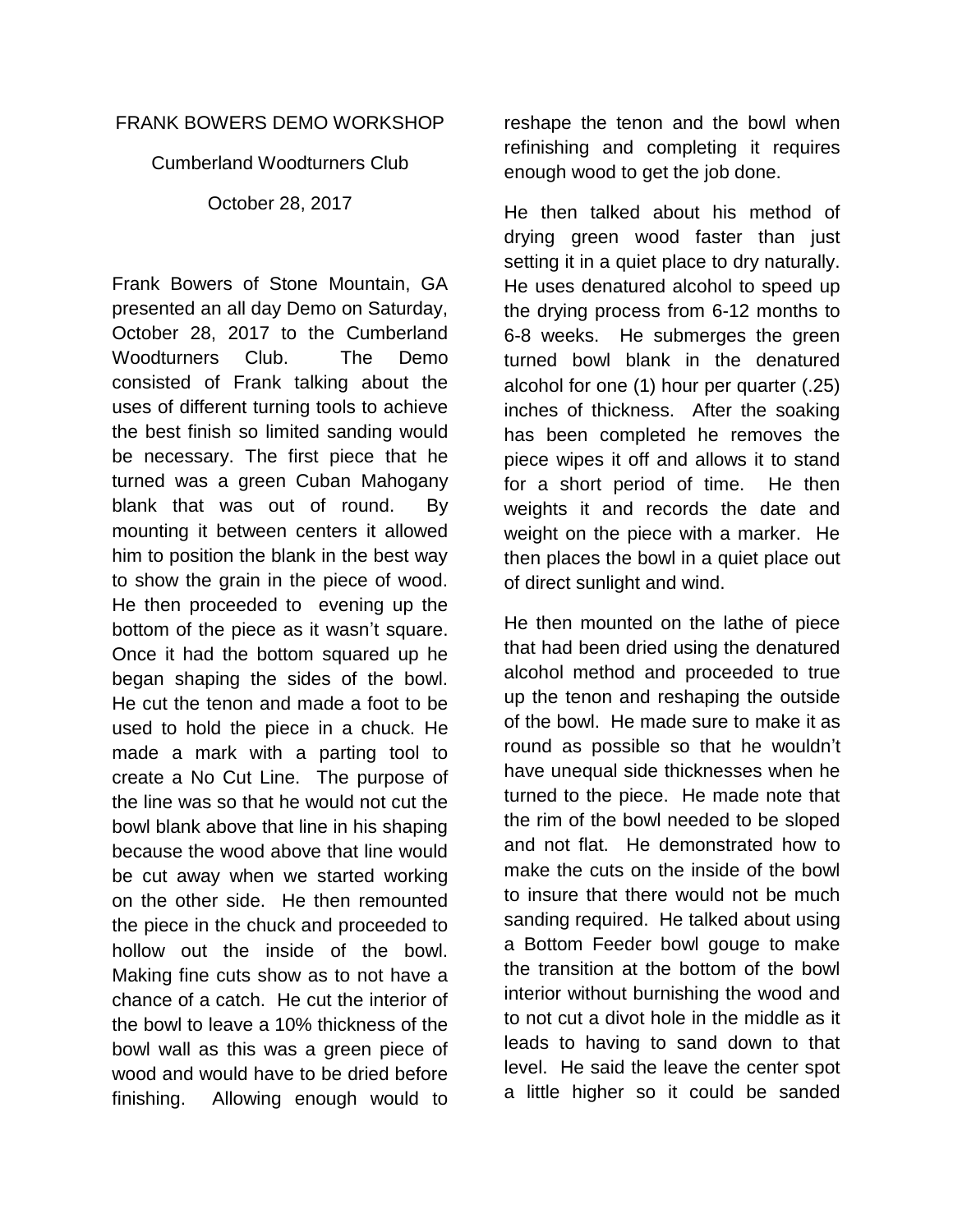down flat with the rest of the bottom service.

Then proceed to demonstrate how he uses the Bealle buffing system to finish the bowl with another bowl that had previously been turned to finish. He demonstrated how each type of compound should be used to obtain a finish that really shines. He also said that he uses sticky gloves to hold the piece while buffing as it can be taken from your hands and tossed across the room which is not desired. He also mentioned that he had been noticing scratches in his finished pieces after buffing and realized that it was being caused by his fingernails so that is another reason why he uses the gloves.

Here are the pictures that were taken during the Demo:



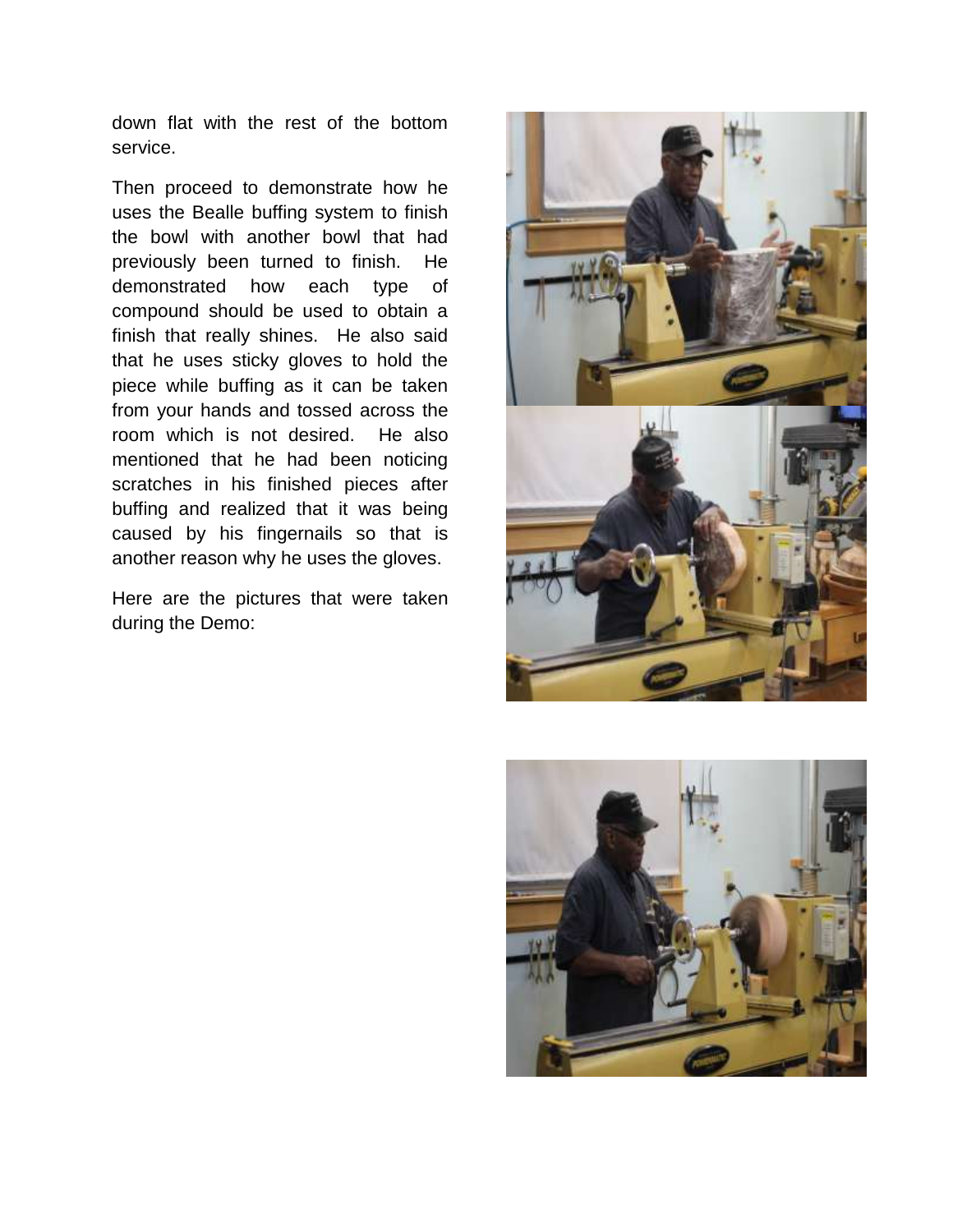







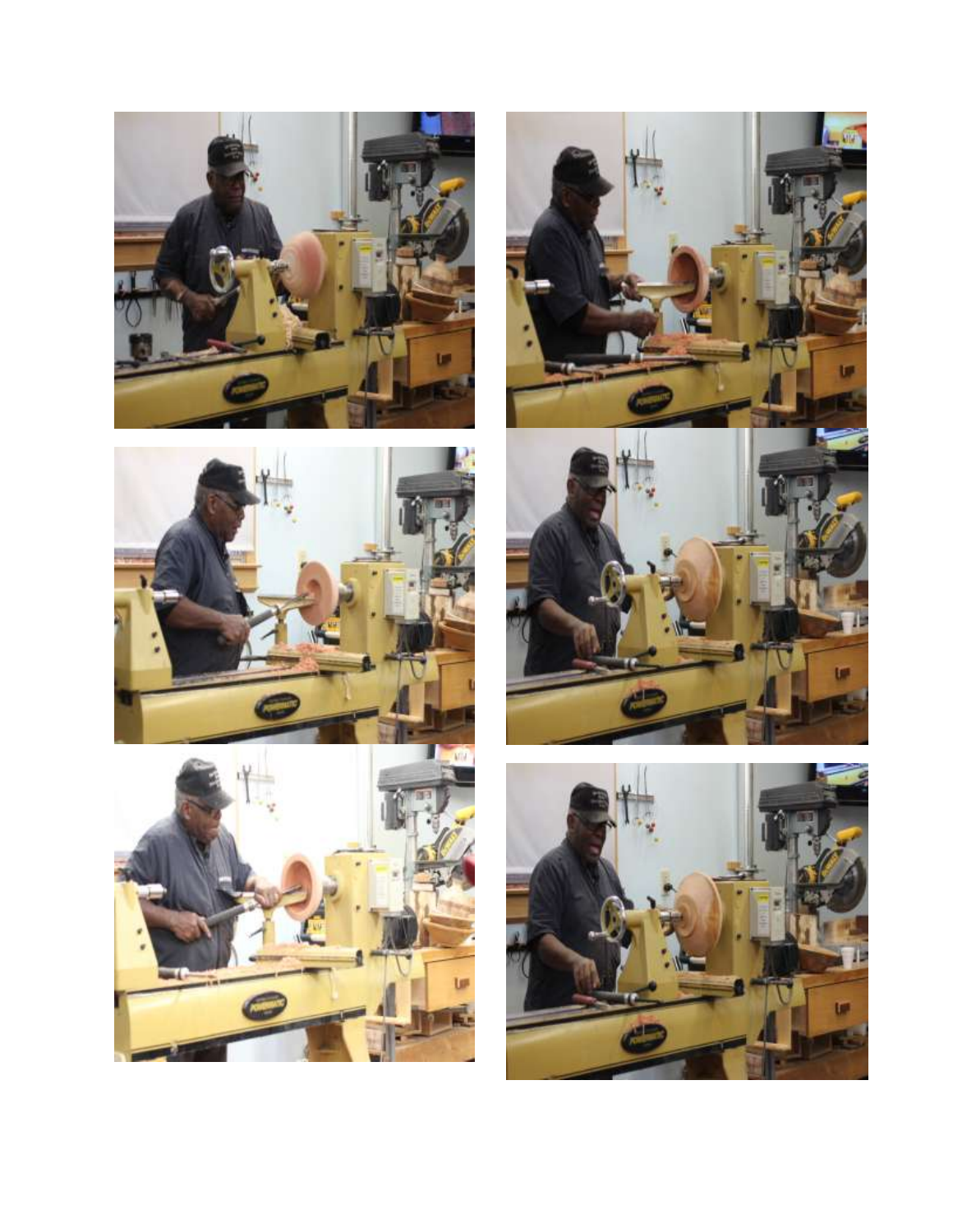







grain orientation and look that you are trying to achieve. Below are pictures of him turning this bowll.

He also turned a natural edge bowl from the other half of the green log of Cuban Mahgoney that he had rough turned the first bowl. He stated that he likes to turn natural edge bowls thin so they look better. Orientation of the blank on the lathe is very important from the beginning of the turning to obtain the